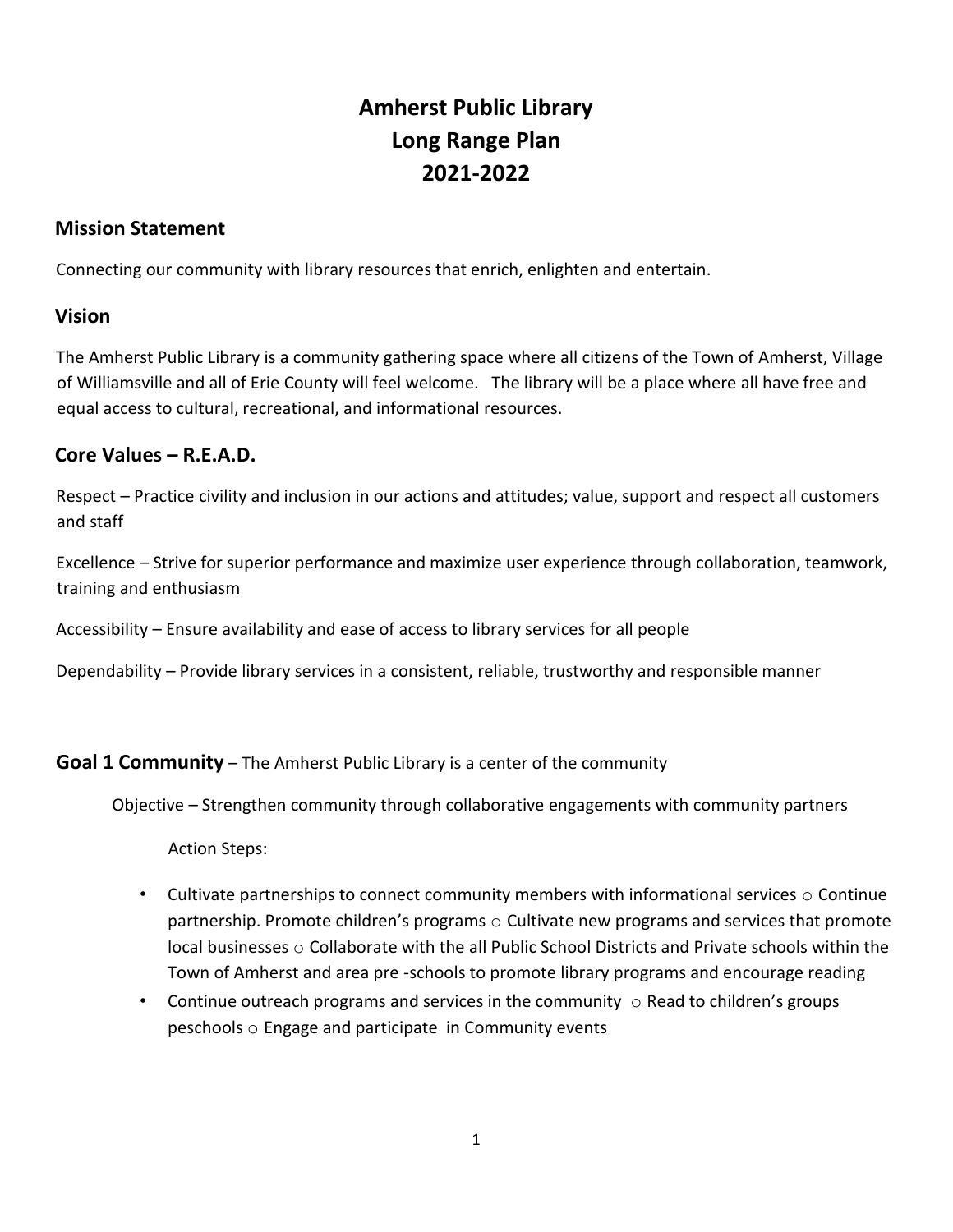# **Goal 2 Resources** – Foster and enhance access to information and ideas and programs

**Objective**: Develop and provide engaging, inspiring and relevant resources that address evolving community interests and expectations

### **Action Steps**:

- Provide equal access to library resources
- Build and expand traditional and digital collections to meet demand  $\circ$  Survey community, elicit patron suggestions to identify community interests and need for materials to add to the collection
	- o Use circulation and usage statistics to ensure purchase and collection additions are meeting patron needs
	- $\circ$  Continue to regularly weed collection  $\circ$  Replenish collection by replacing lost, damaged or worn items that are still in demand
- Explore and develop alternative models of access and delivery  $\circ$  Use social media to provide virtual programming  $\circ$  Continue to provide children's, family, teen and adult programming in the library  $\circ$  Continue to provide curbside pick up  $\circ$  Continue and expand homebound delivery of materials  $\circ$  Bring the library to the community
	- Have a presence at community events
	- Participate at school open house
	- **Visit preschools**
- Further develop and produce virtual programming  $\circ$  Utilize the talents and abilities of staff for the addition of new programs
- Promote library programs and services  $\circ$  Social Media Facebook YouTube  $\circ$  Keep B&ECPL events page up to date  $\circ$  Email events to Amherst Bee  $\circ$  Send fliers to local Schools, Pre schools, Senior Center  $\circ$  Further develop emailing list to promote events  $\circ$  Have ongoing displays within library to promote circulation, programs, events etc.

# **Goal 3 Growth and Learning** – Stimulate and inspire learning, growth and transformation

**Objective**: Strengthen Reading Readiness and Early Literacy

### **Action Steps**:

• Provide materials and programming to help ensure children will enter school ready to learn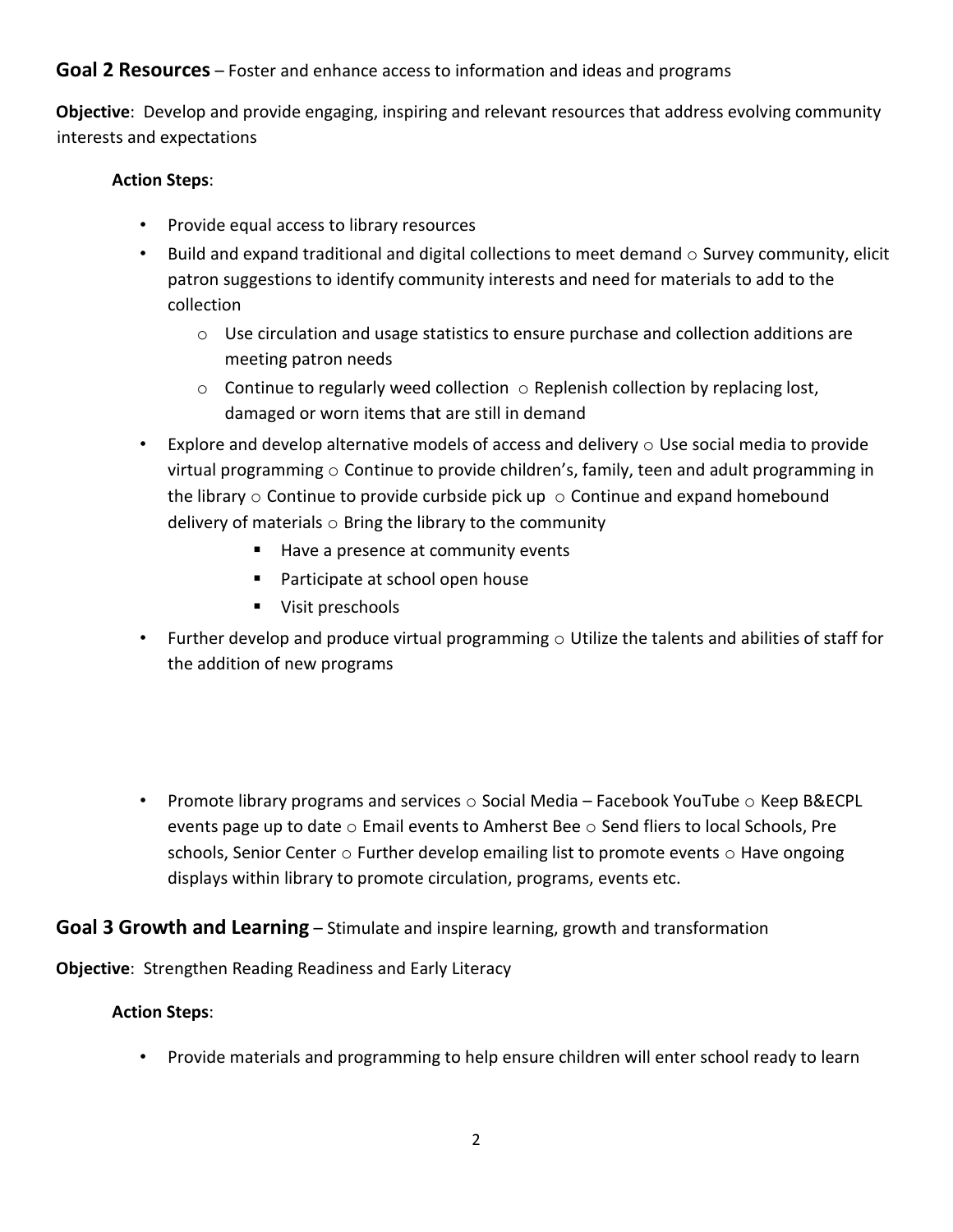- Work with the Collaborate with the all Public School Districts and Private schools within the Town of Amherst and area pre -schools to identify needs and work to strengthen these relationships
- Provide materials/resources designed to support the Common Core Curriculum, STEM and STEAM initiatives
- Continue to evaluate and add to the hands on STEM materials for use in library
- Cultivate an enthusiasm for reading and discovery

# **Goal 4 Innovation and Technology** – Advance and strengthen staff and trustees role in the use technology

**Objective**: Ensure that library staff stay current with B&ECPL system technology as well as advance and strengthen skills to engage with the public

## **Action Steps**

- Staff attend System wide Staff Development Opportunities
- Encourage staff to watch the many staff training and development videos provided through the B&ECPL System
- Adapt to new and changing technology
- Offer innovative programs , with a focus on STEM

**Objective**: Trustees will complete a minimum of 2 hours of trustee education a year

### **Action Steps**

Trustees can attend Association of Contracting Library Trustee (ACT) meetings and/ or complete yearly training in other methods that satisfy state requirements for trustee training.

# **Goal 5 – Adaptability** – Adapt and evolve to cultivate a sustainable future

**Objective**: Maximize visibility to promote library

### **Action Steps**

- Strengthen advocacy and library presence in community
- Expand presence on social media, have added a YouTube channel
- Explore ways to reach non library users

**Objective**: Ensure financial responsibility